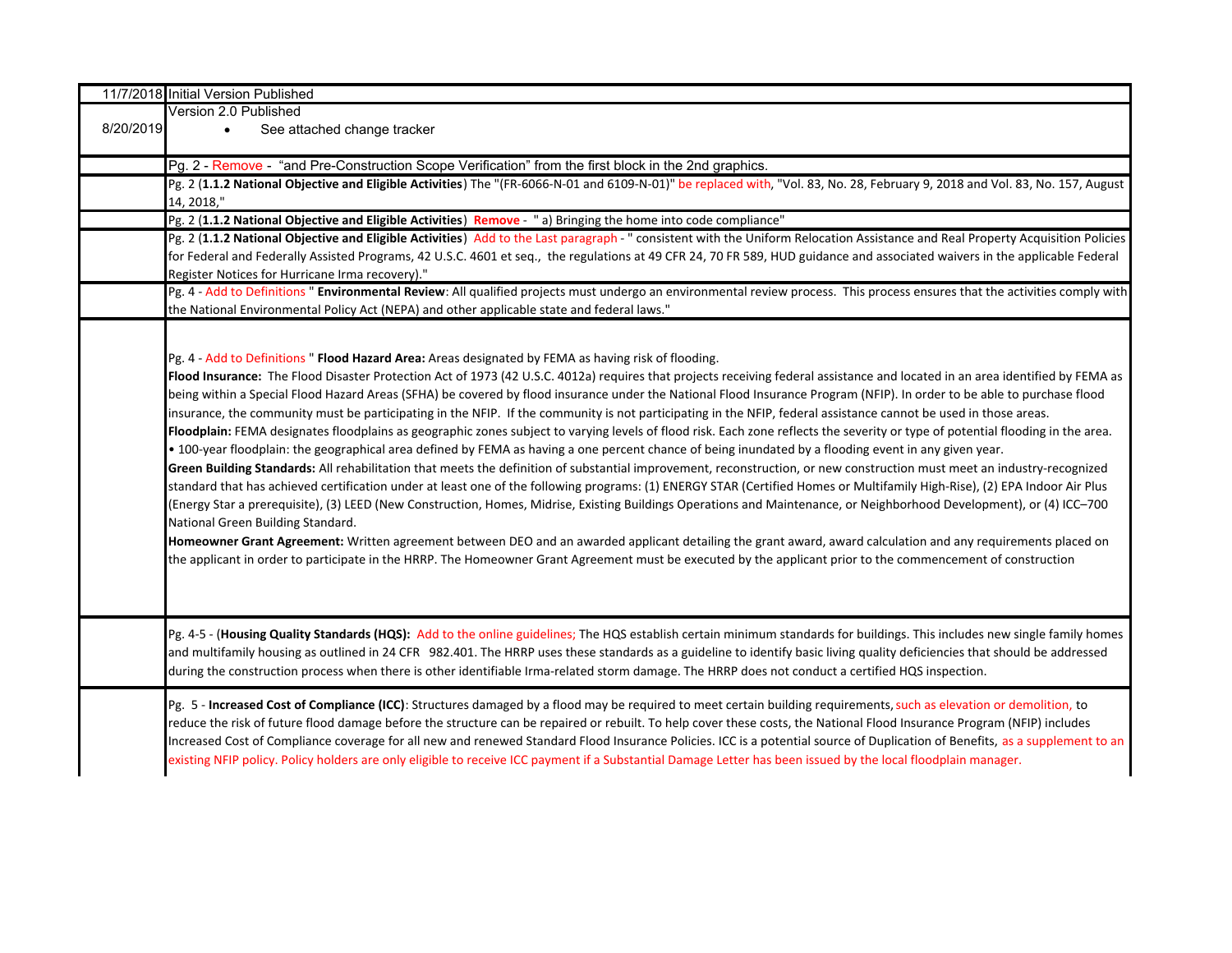| Pg. 5 - (Mitigation Measures) Add to the guidelines; Activities designed to mitigate and/or reduce risk beyond the pre- disaster condition of a housing unit when the<br>activities are above and beyond federal, state or local construction or code requirements. In accordance with HUD's guidance, repair of housing units and the payment of<br>flood insurance are not IMM activities. Examples of mitigation measures include: elevation above the base flood elevation level or the addition of storm shutters, disaster<br>proof windows, roof straps, etc. as long as those improvements are not required to comply with local code requirements and did not exist on the housing unit prior to the<br>disaster damage. However, mitigation measures are not eligible as standalone activities. They must be incorporated as part of a project that is otherwise addressing eligible<br>repairs that are necessary as a result of Hurricane Irma.                                                                                                                                                                                                                                                                                                                                                                                                                                        |
|----------------------------------------------------------------------------------------------------------------------------------------------------------------------------------------------------------------------------------------------------------------------------------------------------------------------------------------------------------------------------------------------------------------------------------------------------------------------------------------------------------------------------------------------------------------------------------------------------------------------------------------------------------------------------------------------------------------------------------------------------------------------------------------------------------------------------------------------------------------------------------------------------------------------------------------------------------------------------------------------------------------------------------------------------------------------------------------------------------------------------------------------------------------------------------------------------------------------------------------------------------------------------------------------------------------------------------------------------------------------------------------------------|
| Pg. 5 (Mobile/Manufactured Housing Unit (MHU)) A structure, transportable in one or more sections which, in the traveling mode is 8 body-feet or more in width, or 40<br>body-feet or more in length, or when erected on site, is at least 320 square feet, is built on a permanent chassis and is designed to be used as a dwelling with or without a<br>permanent foundation when connected to the required utilities, and includes the plumbing, heating, air-conditioning and electrical systems contained therein. Sometimes<br>referred to as mobile homes. A MHU is built to the specifications required in the Manufactured Home Construction and Safety Standards Act of 1974, 42 U.S.C. 70 § 5401 et<br>seq. MHUs display a red certification label on the exterior of each transportable section. Manufactured homes are built in the controlled environment of a manufacturing<br>plant and are transported in one or more sections on a permanent chassis.                                                                                                                                                                                                                                                                                                                                                                                                                            |
| Pg. 5. (Modular Housing) Change from "state" to "federal" A home built in sections in a factory to meet Federal, state, or local building codes. Once assembled, the modular<br>unit becomes permanently fixed to one site. The program will treat modular homes as traditional, site or stick-built construction.                                                                                                                                                                                                                                                                                                                                                                                                                                                                                                                                                                                                                                                                                                                                                                                                                                                                                                                                                                                                                                                                                 |
| Pg. 5-6 - Most Impacted and Distressed (MID) Areas: Areas of most impact as determined by HUD or the state using the best available data sources to calculate the amount<br>of disaster damage. The MID-designated areas include Brevard, Broward, Clay, Collier, Duval, Hillsborough, Lee, Miami-Dade, Monroe, Orange, Osceola, Palm Beach, Polk, St.<br>Lucie, Volusia counties; 32084, 32091, 32136, 32145, 32771, 33440, 33523, 33825, 33870, 33935, 34266 zip codes according to the Federal Register Vol. 83, No. 157, August<br>14, 2018. The state-identified MID areas also include those counties that received both Individual Assistance (IA) and Public Assistance (PA) through the Federal Emergency<br>Management Agency (FEMA).                                                                                                                                                                                                                                                                                                                                                                                                                                                                                                                                                                                                                                                    |
| Pg. 6. (NFIP): National Flood Insurance Program (remove the rest of the sentence from the online guidelines).                                                                                                                                                                                                                                                                                                                                                                                                                                                                                                                                                                                                                                                                                                                                                                                                                                                                                                                                                                                                                                                                                                                                                                                                                                                                                      |
| Pg. 6 (Not Suitable for Rehabilitation) Replace "The determination may be established based on the calculation that the cost of repair is close to or exceeds the cost to<br>reconstruct. "with" A structure is not suitable for rehabilitation if the cost of repair is unreasonable based on program standards.                                                                                                                                                                                                                                                                                                                                                                                                                                                                                                                                                                                                                                                                                                                                                                                                                                                                                                                                                                                                                                                                                  |
| Pg. 6. (Reconstruction Scope of Work Estimate (SWE)) Add to the online guidelines; The Damage Assessor will develop in Xactimate®, a SWE when a property has been<br>demolished, condemned, or is unsafe to enter at the time of the damage assessment. If the property is no longer present the Damage Assessor will interview the Applicant<br>to confirm living area square footage and other general features of the property such as foundation, exterior, interior, and systems.                                                                                                                                                                                                                                                                                                                                                                                                                                                                                                                                                                                                                                                                                                                                                                                                                                                                                                             |
| Pg. 6 (Residential Valuation Report (RVR)) Replace "When a structure has already been demolished or cannot otherwise<br>be evaluated for repair and a Scope of Work Estimate cannot be prepared, a Residential Valuation Report<br>may be prepared. This report takes into account the information about the previous structure that is<br>available and yields a rough valuation of reconstruction for the structure." with "A RVR will be developed by the Quality Control Team in Xactimate® for all properties in an<br>effort to determine feasibility of rehabilitation versus reconstruction. The RVR will detail replacement cost including all applicable permits, fees, overhead, profit, and sales<br>tax. The replacement costs figure represents the average estimated cost to rebuild the structure after a total loss and includes such things as labor and materials to meet<br>current building codes and general contractor profit and overhead for the location. The actual reconstruction costs for the structure may differ from the estimated<br>replacement cost due to changes in economic conditions, building contractor availability, and specific building contractor attributes. The Xactimate® estimated replacement<br>cost does not include costs for such items as excavation, land value, detached structures, or demolition of the Hurricane damaged property." |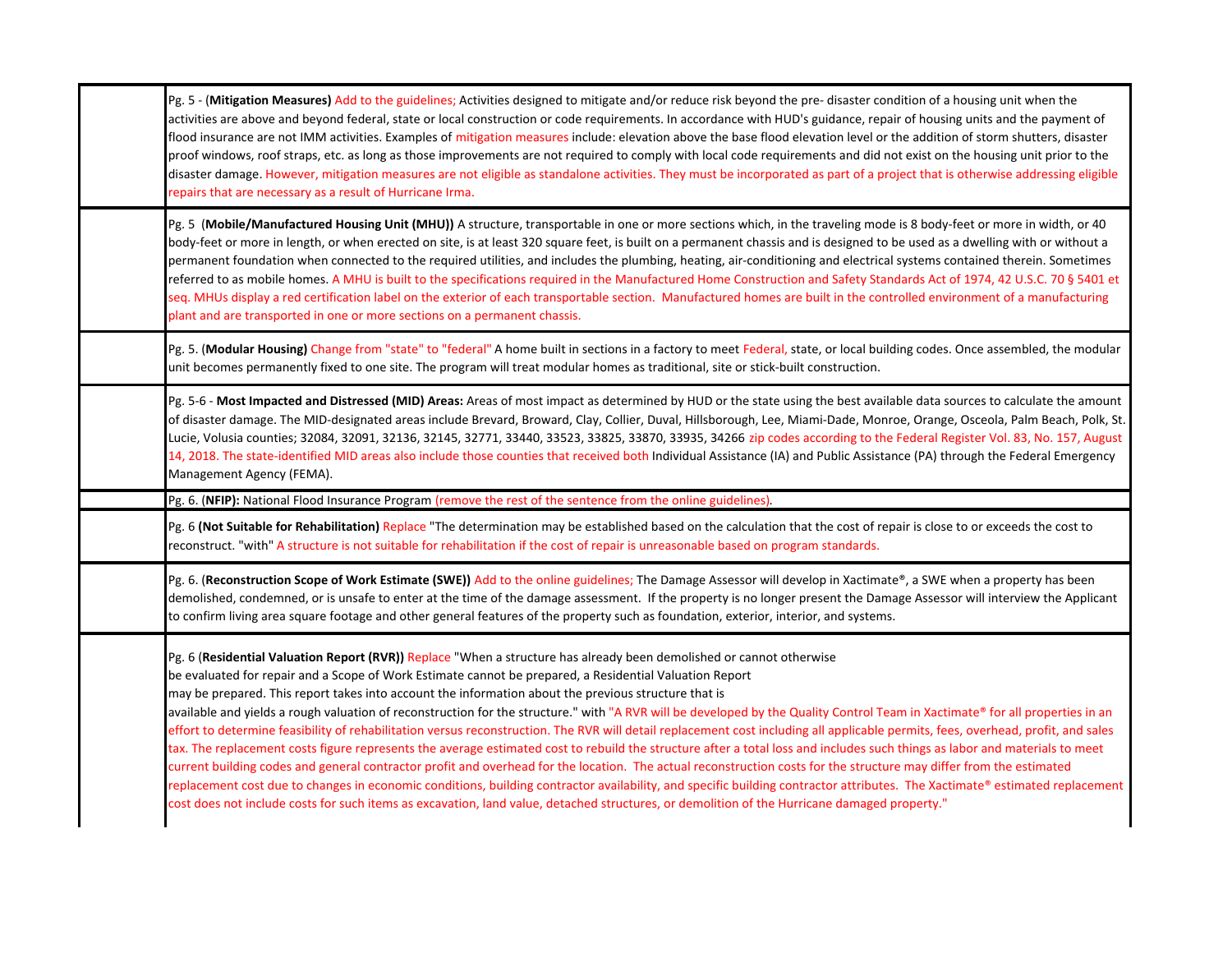| Pg. 6 (Rental Activity:) Remove from the online guidelines; Repair of affordable rental housing resulting in structures where at least 51% of units are<br>occupied by LMI persons. Income and rent restrictions apply to the rental units assisted with CDBG-DR<br>funds. Owners of rental properties are eligible under the HRRP. Guidelines for owner landlords are<br>provided in a separate manual.                                                                                                                                                                                                                                                                                                                                                                                                                                                                                                                                                                                                                                                                               |
|----------------------------------------------------------------------------------------------------------------------------------------------------------------------------------------------------------------------------------------------------------------------------------------------------------------------------------------------------------------------------------------------------------------------------------------------------------------------------------------------------------------------------------------------------------------------------------------------------------------------------------------------------------------------------------------------------------------------------------------------------------------------------------------------------------------------------------------------------------------------------------------------------------------------------------------------------------------------------------------------------------------------------------------------------------------------------------------|
| Pg. 7 (Scope of Work Estimate SWE:) Replace; "A documented line item by line item estimate of the damages observed<br>during an onsite visit to a homeowner's property that quantifies the materials and labor necessary to<br>repair observed damages." with ASWE is used to verify Hurricane Irma damages to the property and determine the estimated scope of work to complete the repairs to the<br>property, and bring the property up to program standards.<br>Pg. 7 (Statement of Work) Add to the online guidelines; The scope of work awarded to a contractor via a competitive bid process containing the repairs identified in the<br>SWE.<br>Pg. 7 (Substantial Completion) Add to the online guidelines; The completion of the Statement of Work awarded to the contractor.                                                                                                                                                                                                                                                                                               |
| Pg. 7 (Substantial Damage) Add to the online guidelines; Based on the flood provisions of the Florida Building Code, damage of any origin sustained by a structure whereby<br>the cost of restoring the structure to its before-damaged condition would equal or exceed 50 percent of the market value of the structure before the damage occurred. The<br>determination is only made by the local jurisdiction. The program will abide by these determinations.                                                                                                                                                                                                                                                                                                                                                                                                                                                                                                                                                                                                                       |
| Pg. 7, 8 and 9 (1.1.4 DEO Housing Program Administration and Implementation) - New                                                                                                                                                                                                                                                                                                                                                                                                                                                                                                                                                                                                                                                                                                                                                                                                                                                                                                                                                                                                     |
| Pg. 9 (1.1.5 Pilot Progam) - New                                                                                                                                                                                                                                                                                                                                                                                                                                                                                                                                                                                                                                                                                                                                                                                                                                                                                                                                                                                                                                                       |
| Pg. 9 and 10 (1.1.5.1 Pilot Selection Process) - New                                                                                                                                                                                                                                                                                                                                                                                                                                                                                                                                                                                                                                                                                                                                                                                                                                                                                                                                                                                                                                   |
| Pg. 10 (1.2 HUD Income Limits) - Replace "HUD publishes income limits annually. The HRRP will use the published 2018 HUD income limits andupdate the income tables for<br>the program each year when the new income tables are made effective by<br>HUD. Income limits are included in Appendix A HUD Income Limits." with "HUD publishes income limits annually. The HRRP began by using the published 2018 HUD income<br>limits. HUD issued new income limits in April 2019. The program is currently using the 2019 income limits. The program will update the income tables for the program each<br>year when the new income tables are made effective by HUD. Income limits are included in Appendix A HUD Income Limits."                                                                                                                                                                                                                                                                                                                                                        |
| Pg. 10 (1.3 Program Requirements) - Replace "All housing activities for the HRRP will meet the National Objective required under the authorizing statute of the CDBG<br>program that benefits LMI persons, where at least 70% of the funds will benefit<br>these populations." with "1. All housing activities for the HRRP will meet the HUD National Objective required under the authorizing statute of the CDBG program that<br>benefits LMI persons, where at least 70% of the funds will benefit these populations as defined in the Housing and Community Development Act (HCDA), Section 104 (b)(3)"                                                                                                                                                                                                                                                                                                                                                                                                                                                                           |
| Pg. 11 (1.3 Program Requirements) Replace; "A damage assessment/scope of work estimate (SWE) inspection must be conducted. The damage assessment must be<br>completed in sufficient detail to obtain bids or cost estimates. Repair of the<br>residence must bring the property into compliance with local health, safety and building codes and<br>pass a Housing Quality Standards inspection. The project costs must be reasonable and typical in<br>the current marketplace for projects of similar scope" with "7. A damage assessment/Scope of Work Estimate (SWE) inspection must be conducted on both the interior and<br>exterior of the structure to observe and record damages. The damage assessment must be completed in sufficient detail to obtain bids or cost estimates. The damage<br>assessment checklist is included in this document as Appendix D. This requires an inspector to have full access to the property for the documentation process. The project<br>"costs must be reasonable and typical in the current marketplace for projects of similar scope." |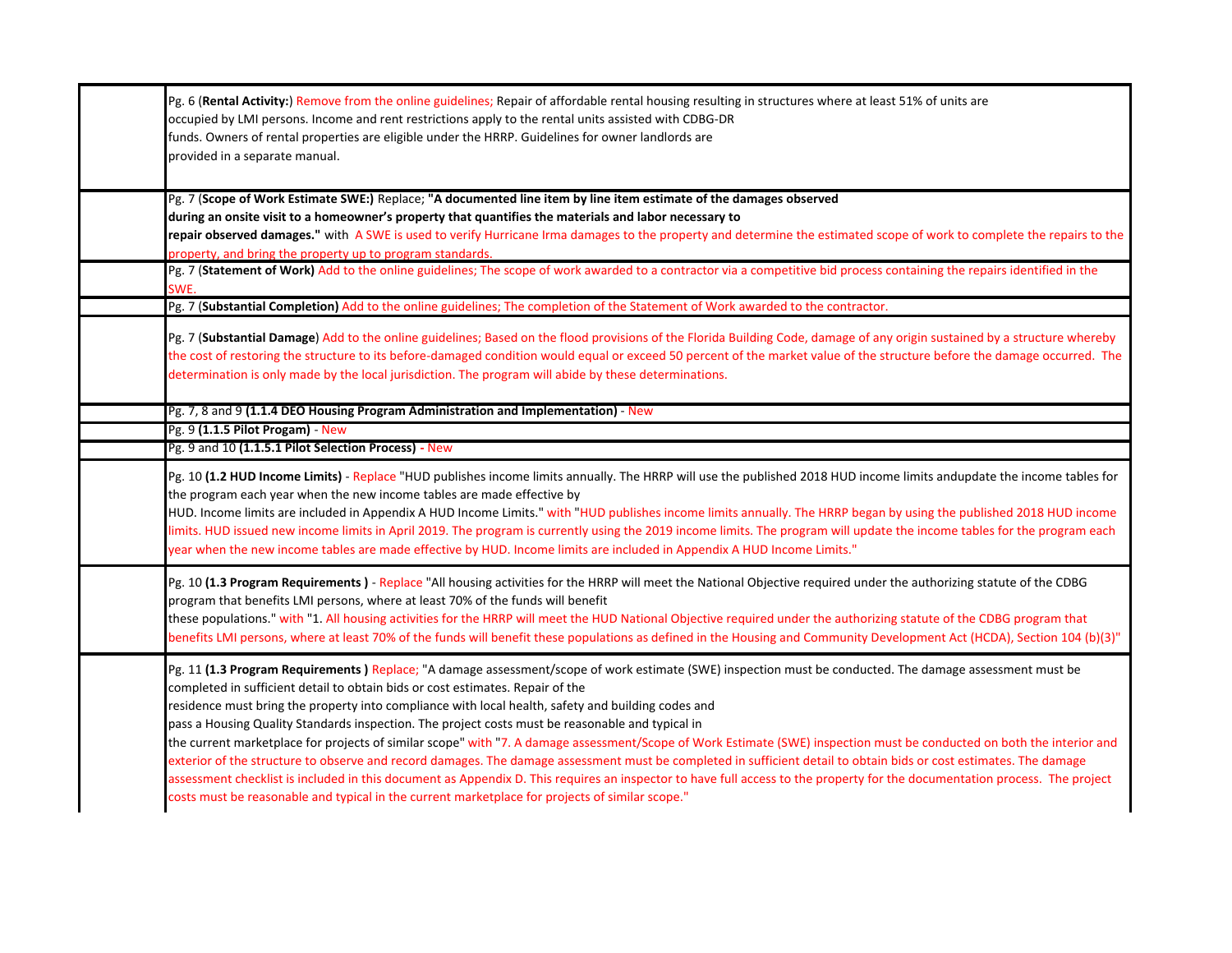| Pg. 11 (1.4 Registration) Add the 2nd paragraph - The initial outreach period for registration was undertaken from September 24, 2018 through December 23, 2018. The<br>Program extended the registration period through March 29, 2019, at a minimum. Additional outreach activities will be undertaken in the additional five counties and 8 ZIP<br>codes added to the HUD-designated MID areas under Federal Register Notice Vol. 83, No. 157, August 14, 2018.                                                                                                                                                                                                                                                                                                                                                                                                                                                                                                                                                                                                                                                                                                                                                                                                                                                                                                                                                                                                                                                                                                                                                                                                                                                                                        |
|-----------------------------------------------------------------------------------------------------------------------------------------------------------------------------------------------------------------------------------------------------------------------------------------------------------------------------------------------------------------------------------------------------------------------------------------------------------------------------------------------------------------------------------------------------------------------------------------------------------------------------------------------------------------------------------------------------------------------------------------------------------------------------------------------------------------------------------------------------------------------------------------------------------------------------------------------------------------------------------------------------------------------------------------------------------------------------------------------------------------------------------------------------------------------------------------------------------------------------------------------------------------------------------------------------------------------------------------------------------------------------------------------------------------------------------------------------------------------------------------------------------------------------------------------------------------------------------------------------------------------------------------------------------------------------------------------------------------------------------------------------------|
| Pg. 12 (Applications) Remove "Homeowners will be invited to apply on a priority basis, as described in Section 1.6." and add "7. Anyone who makes an inquiry about the<br>program will be provided assistance to register for the program during the open registration period. Registrants will be invited to apply on a priority basis as described in<br>Section 1.6. Applications will only be accepted from registrants who have been invited to apply. At this time, there is no application deadline; however, the Program will<br>establish application deadlines in the future. Such deadlines will be publicized on the Rebuild Florida Webpage and program communications directed toward invited<br>applicants who have not completed an application. These guidelines will be revised to include any future deadlines.<br>An applicant may request to voluntarily withdraw from the program at any time before construction begins. Should an applicant request to withdraw, and program funds<br>have already been invested into the damaged property, the applicant will be responsible for the repayment of all program funds through a recapture process."                                                                                                                                                                                                                                                                                                                                                                                                                                                                                                                                                                                |
| Pg. 14, 15 and 16 (1.8.1 Condominiums, Townhomes, and other Structures with Shared Walls) New - 1.8.1.1 Structures, 1.8.1.2 Eligible Benefit, 1.8.1.3 Registrant /<br>Applicant, 1.8.1.4 Unit Owner Participation, 1.8.1.5 Low- to Moderate-Income Requirements, 1.8.1.6 Verification of Benefits, 1.8.1.7 Unit Qualification, 1.8.1.8 Grant Award                                                                                                                                                                                                                                                                                                                                                                                                                                                                                                                                                                                                                                                                                                                                                                                                                                                                                                                                                                                                                                                                                                                                                                                                                                                                                                                                                                                                        |
| Pg. 16 (1.8.2 Owner-Occupied Duplex, Tri-Plex and Quadraplex) New<br>Pg.17 and 18 (1.9 Type of Assistance Offered) Add to the online guidelines; Standard appliances that are not functioning at the time of inspection such as refrigerators,<br>stoves and/or ovens may be replaced. Luxury items, including but not limited to, granite (or other high-end) countertops, high-end appliances, stone flooring, garage door<br>openers, security systems, swimming pools, fences and television satellite dishes are not eligible under the HRRP. Washing machines and dryers are not eligible for<br>replacement. Examples of allowable eligible repair expenses include, but are not limited to:<br>· Structure repairs (e.g., roof, foundation, electrical, plumbing, and windows).<br>• Limited debris removal necessary for access to the home or repair area.<br>· Mold remediation.<br>• Labor, material, and equipment rental to permanently or temporarily repair the damaged residence (carpeting, cabinetry, appliances, flooring, fixtures, doors, walls, and<br>ceilings).<br>• Demolition costs.<br>• Installation of wells, septic tanks, electricity, HVAC and plumbing.<br>• Grading or leveling of property.<br>. Rental of Disposal and Removal Equipment (backhoes and dumpsters).<br>. Other costs or expenses associated with repairing, stabilizing, or reconstructing the property.<br>. Tree/shrub removal if tree/shrub blocked access to the home or presented a safety hazard.<br>. The following more specific examples are allowable activities:<br>$2$ Tarps.<br><b>B</b> Building Supplies.<br><b><b>2</b> Siding.</b><br><b>2 Sewer/Septic.</b><br><b>Paint.</b><br><b>Neather stripping.</b><br><b>7 Water heater.</b> |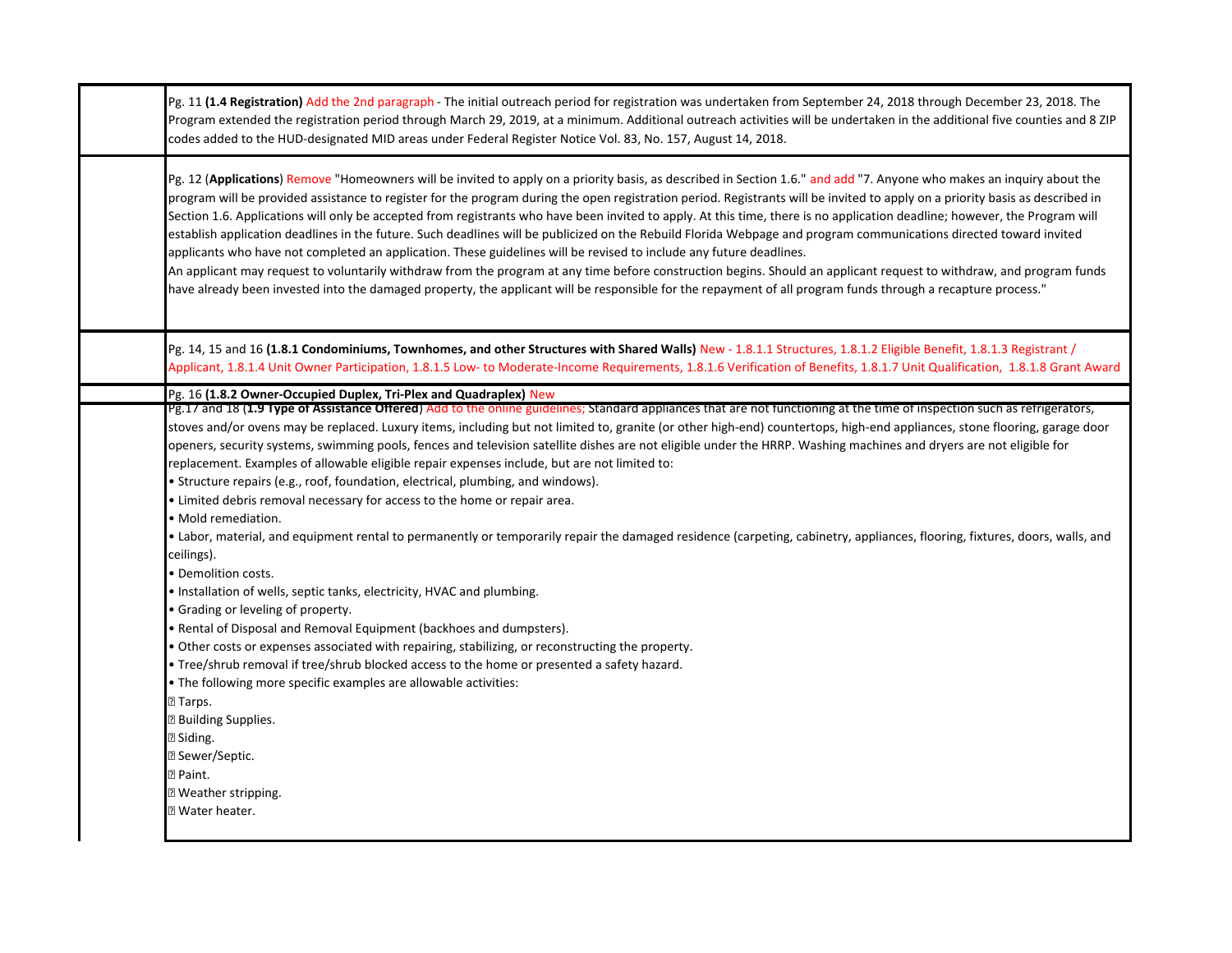Pg. 18 (**1.10 Optional Relocation Assistance**) Add to the online guidelines; The program will provide temporary on‐site storage for each homeowner who must remove personal belongings from his or her home during the construction period. This cost is included, where applicable, in each scope of work. If temporary storage is necessary, the assigned construction contractor will arrange for the onsite storage container to be delivered and removed.

The policy of the HRRP is to provide temporary relocation assistance to homeowners enrolled in the HRRP who may have to vacate their home due to construction activities when vacating the property by his or her own means is impossible or creates an undue hardship. Temporary relocation assistance will be considered on a case-by-case basis. The factors that HRRP will consider in determining availability of relocation assistance will include homeowner or household age, disability status, income level (low, very low, and moderate‐income brackets) and other resources available to the homeowner.

Pg. 19 (**1.12 Accessibility Standard**s) Add the last sentence; Physically disabled homeowners or homeowners with a disabled household member may be entitled to additional construction considerations such as roll‐in showers, lowered countertops, pedestal sinks, bathroom grab bars, widened doorways, accessible toilets or other accessibility features that will assist with the individual's functional needs. The program will assess eligibility for these features on a case-by-case basis. Homeowners may point out these needs during the damage assessment inspection by speaking with the program's assigned inspector.

Pg. 20 (**1.15 Resiliency and Mitigation**) Add to the online guidelines; In compliance with HUD goals, as expressed in Federal Register Notice Vol. 83, No., 28, February 9, 2018, the program has established a Resilient Home Construction Standard to enhance property resistance to future wind-borne disaster. This standard includes resiliency and mitigation measures that are intended to provide enhanced construction materials for specific housing components including roofing, windows and doors. The Resilient Home Construction Standard will be applied to all homes that have verified Hurricane Irma repairs that remain an unmet need and which will be repaired by the program. The resiliency and mitigation options will not be available as stand‐alone construction benefits, in the absence of other Hurricane Irma damage. See Section 7.2 for additional details about the Resilient Home Construction Standard.

Resiliency and mitigation measures go above and beyond basic unmet housing repair need in order to meet HUD and DEO housing resiliency standards. DEO has selected these resiliency mitigation measures to provide Florida residents with stronger housing in the face of future disasters. As such these measures will not be included in the feasibility calculation for determining whether a home should be repaired versus reconstructed.

Feasibility is determined by the application of a cost reasonableness test, as outlined in the State of Florida Action Plan for Disaster Recovery 2018 and as described in Section 1.14 of this manual. The cost reasonableness test will compare the cost of base repairs (excluding any enhanced resilience measures) to the program-estimated value of the home.

Pg. 21 and 22 (**1.17 Homeowner Responsibilities**) Remove from the online guidelines; Prior to construction activities, where the homeowner will need to vacate the property, the homeowner has 30 days from grant execution and contract signing to vacate the property and move all personal belongings into storage. The program will pay for on-site storage. In most cases, the program will not pay relocation assistance, as this is a voluntary program. However, in limited circumstances, the program may consider the provision of temporary relocation assistance on a caseby-case basis. Should construction activities go beyond the contractual performance period, the construction contractor may be required to pay additional relocation assistance necessary for a

homeowner receiving such assistance to remain out of his or her home. Failure by the homeowner to vacate the property within the 30-day period will result in the closure of the application and reassignment of the homeowner benefit to the next beneficiary. Exceptions may be made on a caseby‐case basis.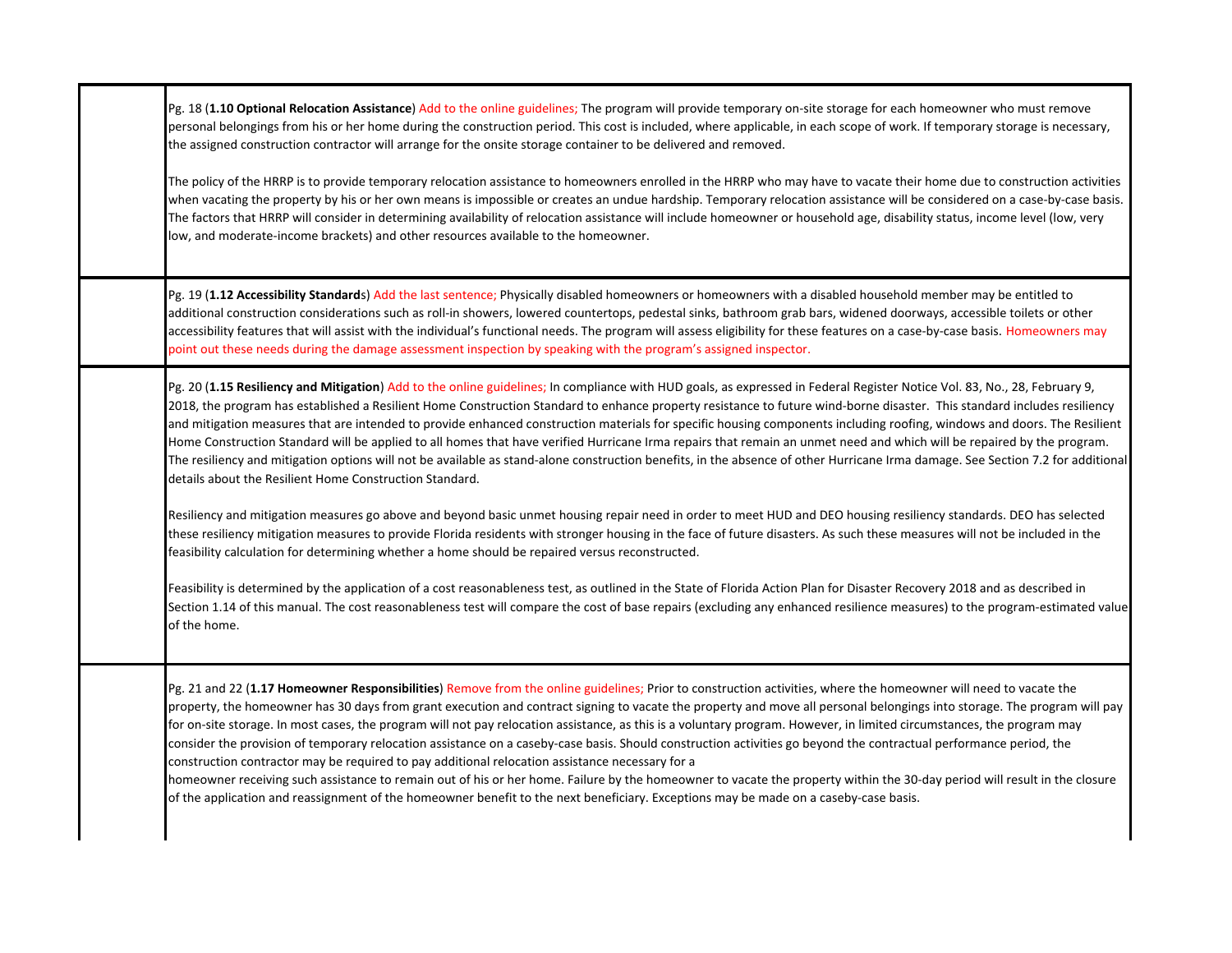Pg. 23 (**1.19 Anti‐Fraud and Compliance Policies**) Replace "HUD requires policies to prevent fraud, waste and abuse. DEO has established procedures for verifying the accuracy of information provided by homeowners, vendors and subrecipients. The Rebuild Florida HRRP will investigate all allegations regarding eligibility and the disbursement of funds or any other allegations of fraud or noncompliance. Where appropriate, the program will assist Federal, State and local agencies." with *"The Office of the Inspector General's Act of 1978 requires policies to prevent waste, fraud and abuse. DEO has established procedures for verifying the accuracy of information provided by homeowners, vendors and subrecipients. The Rebuild Florida HRRP will investigate all allegations regarding eligibility and the disbursement of funds or any other allegations of fraud or noncompliance. Where appropriate, the program will assist Federal, State and local agencies."* Pg. 23 and 24 (**1.20 Files, Records, and Reports**) *Replace* "DEO will maintain accurate files and records on each homeowner and will retain all pertinent documentation for the grant between HUD and DEO. Compliance will be maintained in accordance with the reporting requirements as outlined in the DEO policies and procedures. This includes all information and reports as required under the DEO contract with HUD and demographic data and other information on homeowner households and awardees.All official records on programs and individual activities are maintained for a five‐year period, beyond the date of grant closeout." with "In accordance with 24 CFR 570.490, DEO is required to maintain all program and project-related documentation such as financial records, *supporting documentation, and statistical records. Records must be retained for a period of not less than five (5) years after the physical year of the grant closeout or three (3) years after grant close‐out with HUD, whichever is longer. At a minimum, the following types of records are required to be established for each subrecipient: • Records providing full description of each activity; • Records verifying that activity meets national objectives; • Records related to demonstrating eligibility of activities; • Records required to document activity related to real property; • Records documenting compliance with the fair housing and equal opportunity requirements; • Financial records and reports required by DEO; • Performance reports required by DEO; and • Records supporting any specific requirements of the grant."* Pg. 24 (**1.22 Procurement Requirements**) Replace "DEO will abide by the Procurement process mandated by federal and state government codes as they are applicable to the program. The procurement process includes the decision to purchase as well as the process to complete the purchase. The federal government has established a set of procurement rules in 2 CFR Part 200.317‐326 that apply to CDBG‐funded projects. These rules are in place to ensure that federal dollars are spent fairly and encourage open competition for the best level of service and price. If a conflict between federal and local procurement regulations should occur, the more stringent regulation will be followed." with "DEO will establish compliant standards for construction. To ensure full and open competition, construction contractors will be qualified through a competitive solicitation process in accordance with Florida Statutes Chapter 287 and will follow 24 CFR 570.487(g) at a minimum. Contractors will comply with section 3 of

the Housing and Urban Development Act of 1968 (12. U.S.C. 1700lu) and implementing regulations at 24 CFR part 153. Contractors selected under DEO will ensure that low and very low-income persons; particularly directing opportunities to local residents and businesses that meet the qualifications of the project. Contractors will make every effort to recruit, target, and direct opportunities to Section 3 residents and businesses as well as notifying Section 3 residents about training opportunities. DEO will provide Contractors with helpful resources to maximize these efforts including, but not limited to, a Section 3 Business Registry, and examples of training and employment opportunities."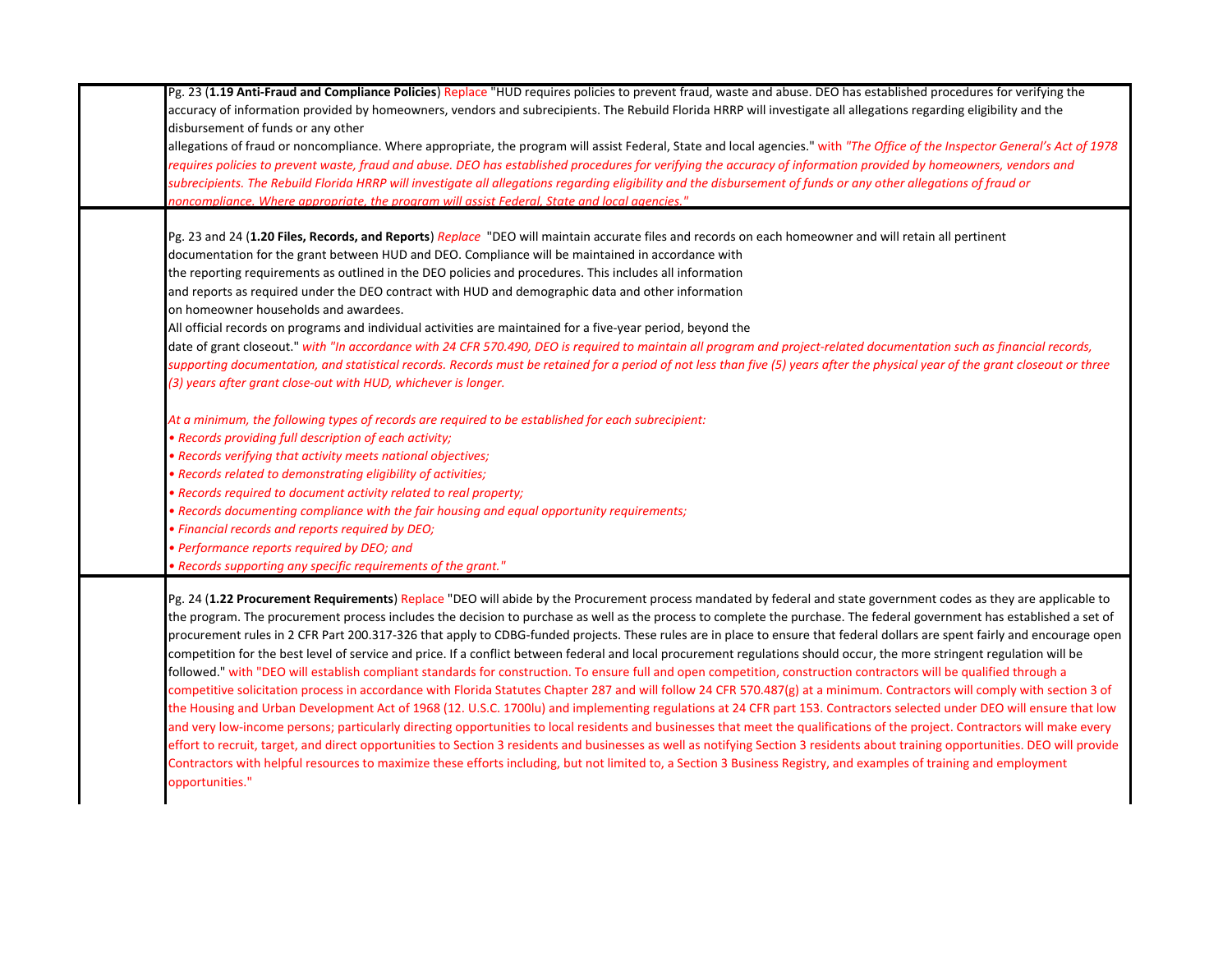| Pg. 26 (2.3 Proof of U.S. Citizenship or Lawful Permanent Resident) Add to the online guidelines; The Program will comply with the Personal Responsibility and Work<br>Opportunity Reconciliation Act of 1996 ("PRWORA") in determining eligibility for assistance. U.S. Citizens or Lawful Permanent Residents are eligible to receive benefits<br>under this Program. At least one person on the application with an ownership interest in-part or in-whole on the property, must be able to demonstrate U.S. Citizenship or<br>Lawful Permanent Resident to ensure Program eligibility.                                                                                                                                                                                                                                                                                 |
|----------------------------------------------------------------------------------------------------------------------------------------------------------------------------------------------------------------------------------------------------------------------------------------------------------------------------------------------------------------------------------------------------------------------------------------------------------------------------------------------------------------------------------------------------------------------------------------------------------------------------------------------------------------------------------------------------------------------------------------------------------------------------------------------------------------------------------------------------------------------------|
| The documentation needed to verify U.S. Citizenship or Lawful Permanent Resident may include, but is not limited to, the following:<br>If the applicant, who also appears on ownership documentation, has a valid REAL ID compliant Driver's License or REAL ID compliant Identification Card, the Program will<br>consider this validation complete.                                                                                                                                                                                                                                                                                                                                                                                                                                                                                                                      |
| . In the event a REAL ID compliant Driver's License or Identification Card is not available, applicants that have confirmed assistance using FEMA IA or SBA data for property<br>assistance will be considered verified using this method since both FEMA and SBA validate legal residency as part of their application process.                                                                                                                                                                                                                                                                                                                                                                                                                                                                                                                                           |
| • Applicants without a REAL ID compliant Driver's License, REAL ID compliant Identification Card, FEMA IA or SBA assistance, must submit one of the following:<br><b>Z Resident Alien Card;</b><br><b>Z U.S. Birth Certificate (verified against government issued photo ID); or</b>                                                                                                                                                                                                                                                                                                                                                                                                                                                                                                                                                                                       |
| <b>DU.S. Passport or Certificate of Naturalization.</b>                                                                                                                                                                                                                                                                                                                                                                                                                                                                                                                                                                                                                                                                                                                                                                                                                    |
| Pg. 27 (2.7 Special Circumstances Related to Type of Ownership) Add to the guidelines; 2.7.1 Reverse Mortgages<br>Homeowners with a reverse mortgage at the time of Hurricane Irma are eligible to apply.                                                                                                                                                                                                                                                                                                                                                                                                                                                                                                                                                                                                                                                                  |
| Pg. 29 (2.9 Property Taxes) Replace "All homeowners have to be current on their property taxes. HRRP will have the homeowner provide<br>documentation from the local Property Appraiser's Office or may obtain such information electronically<br>from a local tax collector's office." with "All homeowners must be current on their property taxes except for Mobile/Manufactured Housing Units (MHUs) located on non-<br>owned land. HRRP will have the homeowner provide documentation from the local Property Appraiser's Office or may obtain such information electronically from a local tax<br>collector's office.<br>Owners of MHUs on non-owned land will be required to provide a copy of a lease agreement or letter from mobile home park/land owner stating they lease the land in<br>order to prove they have the right to place the MHU on the property." |
| Pg. 29 (2.10 Ineligible Applications) Add to the online guidelines; 3. Homeowners who do not meet any of the other eligibility criteria.                                                                                                                                                                                                                                                                                                                                                                                                                                                                                                                                                                                                                                                                                                                                   |
| Pg. 31 (3.0 Duplication of Benefits (DOB) and 3.1 Overview) Add to the online guidelines; Warning: Any person who knowingly makes a false claim or statement to HUD may<br>be subject to civil or criminal penalties under 18 U.S.C 287, 1001 and 31 U.S.C. 3729. DEO will follow HUD's Duplication of Benefits Guidance as written in Federal Register,<br>Vol. 84, No. 119, June 20, 2019, and any subsequent guidance that may be issued.                                                                                                                                                                                                                                                                                                                                                                                                                               |
| Pg. 33 (3.6 The Small Business Administration) Added for clarification: "As of June 29, 2019, HUD has issued new DOB guidance that may impact how and when SBA loans<br>are treated with respect to DOB under the Irma housing repair and replacement projects. DEO will update this section of the guidelines upon final policy determination. Such<br>policy may be retroactive. In the event that the policy would impact applicants whose awards have already been processed at the time of the policy update, DEO may<br>recalculate the previous awards and update award amounts consistent with new policy."                                                                                                                                                                                                                                                        |
| Pg. 38 (6.0 Preconstruction) Remove "Escrowed & Supplemental Funds Homeowners must provide funding to cover gaps in the cost of construction if there is a gap in<br>funding caused by a Duplication of Benefits. Additional funds provided by homeowners will be escrowed to be used during the construction of the home. Homeowners may<br>not escrow funds for construction activities such as upgrades, additions or other unnecessary activities. Homeowner-provided funds that are put into escrow for DOB will<br>count toward the CDBG-DR cap limits listed in Part 1, Section 1.13 of this document. All escrowed funds will be drawn down first, prior to the use of program funds." from<br>the online guidelines.                                                                                                                                              |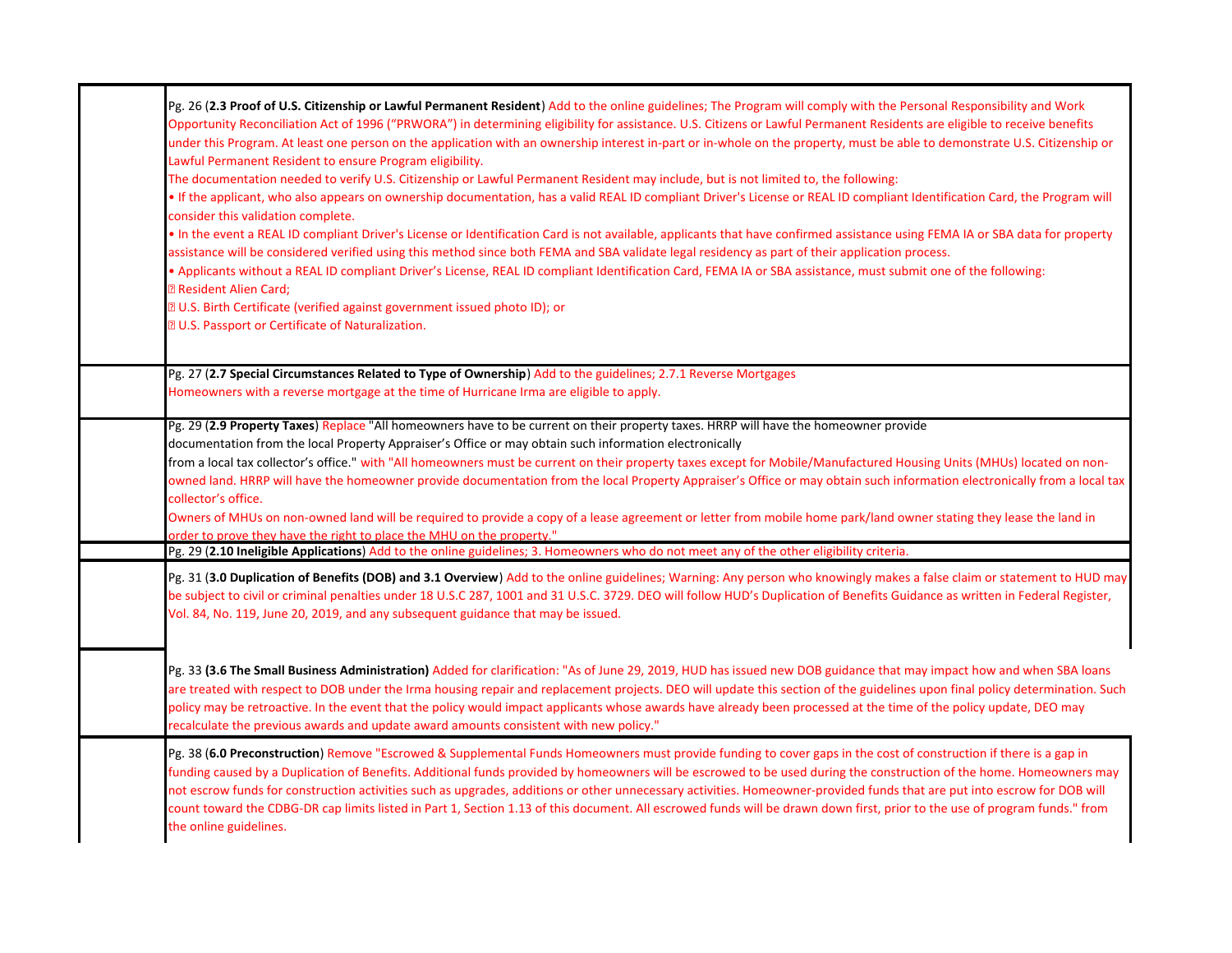| Pg. 38 (6.2 Lead-based Paint and Asbestos Hazard Identification) Changed title from "Lead Based Paint Hazard Identification" to "Lead Based Paint and Asbestos Hazard<br>Identification" Added information to clarify hazards testing as applicable to rehabilitation versus reconstruction projects. Added "Projects that will be reconstructed will<br>result in the demolition and removal of the structure, and therefore any potential lead hazards associated with the structure. As such, no lead based paint testing will be<br>conducted on reconstruction projects." Added "Federal asbestos regulations for testing and identification of asbestos apply to "facilities" as defined by those regulations.<br>Single family housing does not meet this definition and is therefore exempt from the testing and identification requirements. Additionally, the State of Florida does not have<br>any state level requirements for asbestos testing in housing projects. However, federal health and safety standards and materials handling and disposal requirements for<br>asbestos containing materials still apply at the construction phase.                                              |
|---------------------------------------------------------------------------------------------------------------------------------------------------------------------------------------------------------------------------------------------------------------------------------------------------------------------------------------------------------------------------------------------------------------------------------------------------------------------------------------------------------------------------------------------------------------------------------------------------------------------------------------------------------------------------------------------------------------------------------------------------------------------------------------------------------------------------------------------------------------------------------------------------------------------------------------------------------------------------------------------------------------------------------------------------------------------------------------------------------------------------------------------------------------------------------------------------------|
| During the environmental review process, DEO has created a special condition for any home that was constructed prior to 1989 that indicates that testing may be required.<br>As this is a very expensive process to undertake as a general condition of housing rehabilitation, the program has determined that asbestos testing, mitigation and air<br>monitoring activities will be undertaken when suspect asbestos containing materials (ACM) will be impacted by the rehabilitation or reconstruction activities only. "Added<br>"For rehabilitation projects, contractors will identify any suspect ACM during construction. If suspect ACM is identified, the contractor will be required to stop work and<br>request a change order for asbestos testing. If asbestos testing results confirm the presence of ACM that will be impacted by the rehabilitation process, the contractor will<br>provide a containment or mitigation plan to encapsulate or remove the ACM in accordance with proper health and safety standards. DEO will approve a change order for the<br>increase in project scope to cover the containment or mitigation work, along with costs for air monitoring/clearance. |
| For reconstruction projects where the home to be reconstructed was originally built prior to 1989, the demolition of the home and removal of the building materials will<br>result in the removal of any potential ACM. Contractors are to follow all federal requirements for worker and occupant safety, as well as materials handling and disposal."                                                                                                                                                                                                                                                                                                                                                                                                                                                                                                                                                                                                                                                                                                                                                                                                                                                 |
| Pg. 39 (6.3 Development of Costs for Repair Projects) Remove the sentence "A mandatory preconstruction meeting will be conducted on-site to review the scope of work<br>and answer any questions.<br>Any additional scope noted during this visit will be added to the Scope of Work Estimate (SWE) and<br>feasibility of the project will be reassessed." from the online guidelines.                                                                                                                                                                                                                                                                                                                                                                                                                                                                                                                                                                                                                                                                                                                                                                                                                  |
| Pg. 39 (6.4 Replacement Mobile/Manufactured Housing Units (MHUs)) Replace "For Mobile/Manufactured Housing Units, standard floor plans that meet program Green<br><b>Building</b><br>Standards will be available. Size and configuration of bedrooms will be determined based on HUD                                                                                                                                                                                                                                                                                                                                                                                                                                                                                                                                                                                                                                                                                                                                                                                                                                                                                                                    |
| Pg. 40 (6.6 Contractor Assignments and Construction Agreement) Added "reconstruction" to the sentence "Each repair, reconstruction or mobile/manufactured housing<br>unit (MHU) replacement project will be subject to a construction contract or agreement. " for clarification.                                                                                                                                                                                                                                                                                                                                                                                                                                                                                                                                                                                                                                                                                                                                                                                                                                                                                                                       |
| Pg. 42 and 43 (7.2 Resilient Home Construction Standards) New - As stated in Section 1.15, DEO has adopted resiliency and mitigation measures, in the form of Resilient<br>Home Construction Standards, to further both HUD and Florida goals of increasing resistance to future disaster. CDBG-DR funding allows this type of activity in conjunction<br>with the repair of remaining storm damage.                                                                                                                                                                                                                                                                                                                                                                                                                                                                                                                                                                                                                                                                                                                                                                                                    |
| Pg. 44 (7.4 Repair and Reconstruction Progress Inspections) Replace "HRRP will perform site visits for each repair project at the request of the contractor at pre-determined<br>stages during critical construction activities as described in the Contract Execution Documents. These visits will occur after all required municipal code enforcement, and/or<br>third-party inspections, have taken place." with "Upon 50% completion of the Statement of Work, the contractor will notify the HRRP and request a 50% inspection of the<br>construction activities completed. The Program's Project Manager will conduct the 50% inspection to evaluate the contractor's progress, confirm that local building codes or                                                                                                                                                                                                                                                                                                                                                                                                                                                                              |
| Pg. 44 and 45 (7.5 Substantial Completion Inspection and Warranty Information) Added; Once the contractor has completed all construction activities outlined in the<br>Statement of Work, the contractor will request a Substantial Completion inspection to guarantee that all work has been satisfactorily completed according to the appropriate<br>state and local codes and standards and accepted by all appropriate building code enforcement and third-party inspectors, and that the home meets HUD Housing Quality                                                                                                                                                                                                                                                                                                                                                                                                                                                                                                                                                                                                                                                                            |
| Pg. 45 (of the online guidelines) (Final Inspection and Warranty Information) remove from the guidelines; The final inspection is used to verify that the work was done<br>according to the plans and specifications and meets the program construction standards. Once construction has been completed, the contractor will request a final site visit                                                                                                                                                                                                                                                                                                                                                                                                                                                                                                                                                                                                                                                                                                                                                                                                                                                 |